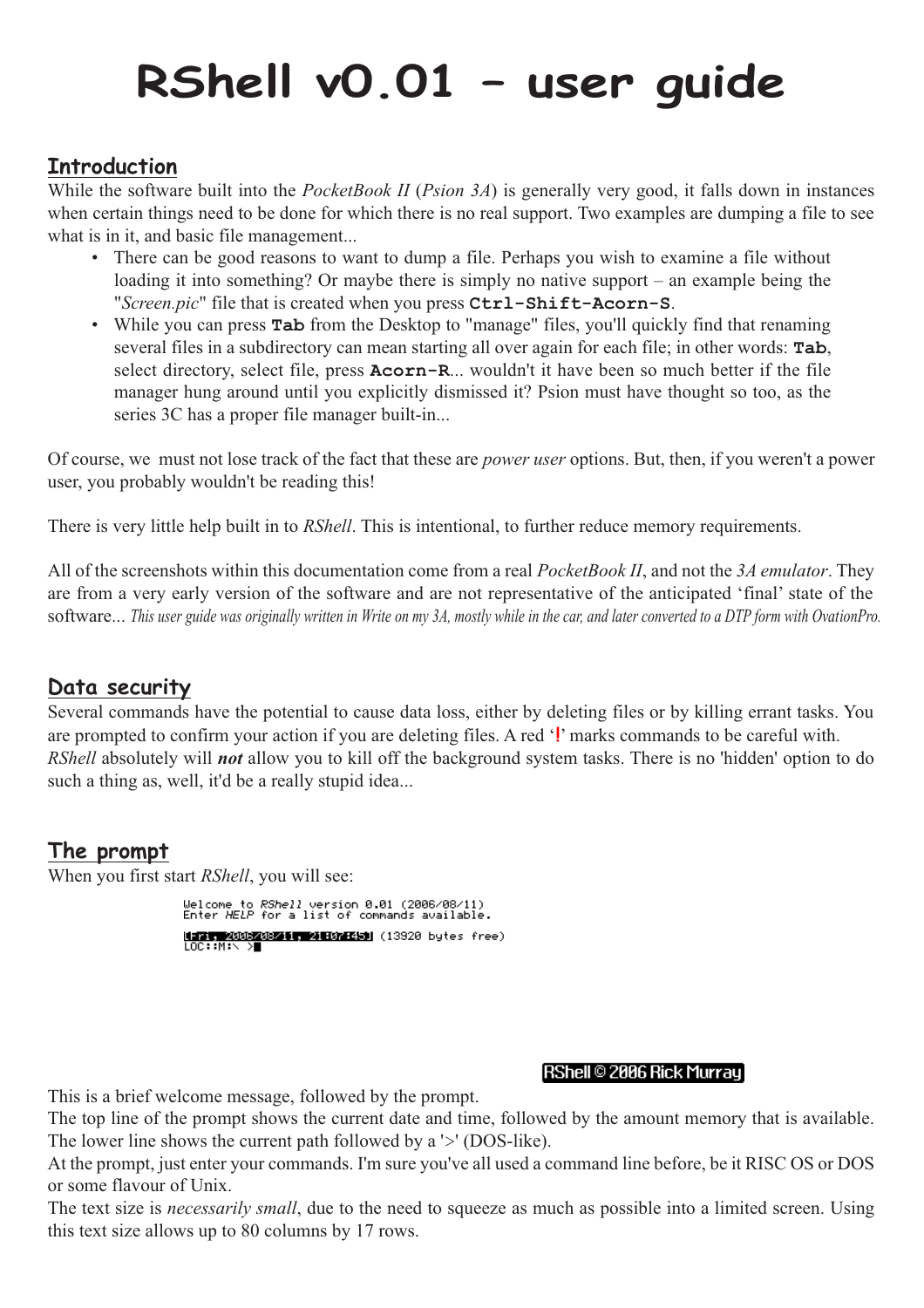## **Shell commands**

Please note the following syntax:

<something> This denotes a parameter that is passed to the command.

[anything] This denotes an *optional* parameter.

Example:

MyCmnd <filename> [<format>]

This specifies a command "MyCmnd" that *requires* a filename as its first parameter. The second parameter is a format specifier, and it is *optional*, therefore both of the following examples would be valid:

MyCmnd \MyFile.dat

MyCmnd \MyFile.dat DATA

If you see a vertical bar '|', that means *OR*.

MyCmnd ONE|TWO

MyCmnd [ONE]|[TWO]

In the first example, you *must* specify "one" *or* "two". The second example is the same except that the choices are *optional* – you can specify nothing!

The documentation will tell you what information you are supposed to provide.

If you get stuck, typing **?** will provide a list of commands, while typing the command without any of its parameters will remind you what the correct syntax is (unless, of course, the command has an action upon no parameters, in which case it will perform that action, i.e. "VER" will display version information).

When you are expected to enter file specifiers, wild cards are generally not accepted.

If you have less than 8K free memory, you will see a warning to this effect before the time and date.

If you have less than 3K free memory, you will instead be informed that *RShell* cannot continue and that you should free up some memory and then press '**Y**'.

In the latter case, you can often continue – it depends on what you wish to do – however if *RShell* aborts due to lack of memory... you were warned!

The main memory consumer is the "VIEW" command, which will try to enable the grey plane for drawing into. You may need upwards of 24K free for that.

Due to pre-declared global variables and arrays, the majority of *RShell* has low variance in memory consumption.

### **THE COMMANDS:**

• **?**

This will display brief information on the version of *RShell* that you are using, followed by a list of commands supported.

|                                                                             |                        | <b>NET 40032032010 4 H03H28</b> (13920 bytes free) |                              |                              |                            |                            |
|-----------------------------------------------------------------------------|------------------------|----------------------------------------------------|------------------------------|------------------------------|----------------------------|----------------------------|
| This is RShell v0.01 (2006/08/11).<br>The following commands are available: |                        |                                                    |                              |                              |                            |                            |
| $\blacksquare$<br>copy<br>info<br>rmdir                                     | del<br>kill<br>suspend | about<br>delete<br>tasks                           | attrib<br>dir<br>mem<br>type | batt<br>dump<br>mkdir<br>ver | cd<br>exit<br>quit<br>view | cls<br>help<br>resume<br>× |

You *cannot* enter a command after the help for more specific help, however, you *can* enter a command that takes parameters *without* any parameters in order to be reminded what is expected

of you. Here is both in action:The Manuscript (1997)<br>|<mark>171, 2003/03/1, 211231-21</mark>| (12912 bytes free)<br>|100::MixAGN\ }copy LOC::M:\AGN\ >copy<br>Syntax: Copy <source> <dest>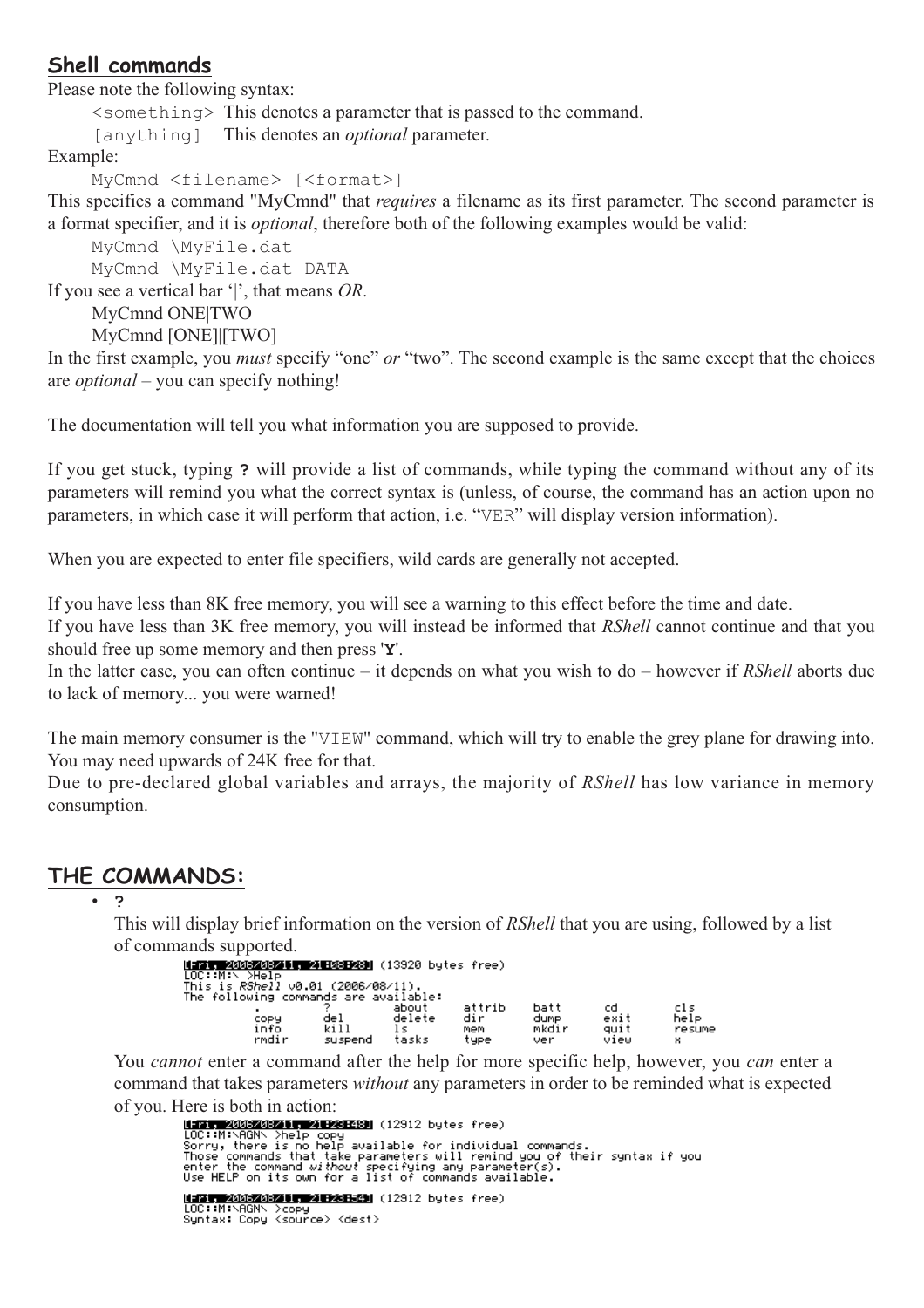• **.** [**-l**] [**<filespec>**]

**DIR** [**-l**] [**<filespec>**]

**LS** [**-l**] [**<filespec>**]

These commands list the contents of the current directory. The default style is a listing of contents only, though you can specify the optional **-l** parameter to display a list with file size, date, etc. Directories are displayed in CAPITALS, while files are displayed with an Initial capital.

You can specify a file spec *which may contain wildcards* in order to restrict what is shown, i.e.: **. \*.wrd**

to list only word processor documents. Use '**\***' for "anything" and '**?**' for a single character. Output will pause after every screenful waiting a key press. Short form:

M-FI 20032031, 4H-1522 (14304 bytes free)<br>LOC::M:\ >. AGN<br>SCR **APP** DAT OPO<br>URD SCO<br>OPD OPL<br>WLD ŬĎŔ Sys\$tycl.pdd Sys\$rpcs.img Screen.pic

15 objects listed: 3 files (23412 bytes), and 12 directories.

Long form screen 1:

| 日本   2006208211   21日12日28]  (14048 bytes free) |     |       |                             |          |
|-------------------------------------------------|-----|-------|-----------------------------|----------|
| $LOC:IM: \diagdown \qquad \diagdown$ $-1$       |     |       |                             |          |
| AGN                                             | ø   | ---D- | 1993/07/04,                 | 10:17:10 |
| APP                                             | ø   | ---D- | 1993/07/04,                 | 10:17:16 |
| DAT                                             | ø   | ---D- | 1993/07/04,                 | 10:17:48 |
| OPL                                             | ø   | ---D- | 1993/07/04,                 | 10:17:58 |
| 0PO.                                            | ø   | ---D- | 1993/07/04,                 | 10:18:12 |
| sco                                             | ø   | ---D- | 1993/07/04,                 | 10:18:20 |
| SCR                                             | ø   | ---D- | 1993/07/04,                 | 10:18:24 |
| SPR                                             | ø   | ---D- | 1993/07/04,                 | 10:18:26 |
| WDR                                             | ø   | ---D- | 1993/07/04,                 | 10:18:30 |
| ULD                                             | ø   | ---D- | 1993/07/04,                 | 10:18:54 |
| WRD                                             | 0   | ---D- | 1993/07/04,                 | 10:18:56 |
| 0PD                                             | ø   | ---D- | 2006/08/07,                 | 21:08:54 |
| Sys≸tycl.pdd                                    | 768 | ————м | 1994/09/30,                 | 16:41:06 |
| [paused. press SPACE ]                          |     |       | to continue or ^C to abort] |          |

and screen 2:

| OPL                                                           | ø |  | ---D- 1993/07/04, 10:17:58       |  |  |  |  |
|---------------------------------------------------------------|---|--|----------------------------------|--|--|--|--|
| 0PO                                                           | ø |  | ---D- 1993/07/04, 10:18:12       |  |  |  |  |
| SCO.                                                          | 0 |  | ---D- 1993/07/04, 10:18:20       |  |  |  |  |
| SCR.                                                          | 0 |  | ---D- 1993/07/04, 10:18:24       |  |  |  |  |
| SPR.                                                          | ø |  | ---D- 1993/07/04, 10:18:26       |  |  |  |  |
| WDR                                                           | ø |  | ---D- 1993/07/04, 10:18:30       |  |  |  |  |
| ULD.                                                          | ğ |  | ---D- 1993/07/04, 10:18:54       |  |  |  |  |
| WRD                                                           |   |  | ---D- 1993/07/04, 10:18:56       |  |  |  |  |
| OPD.                                                          | ø |  | ---D- 2006/08/07, 21:08:54       |  |  |  |  |
| Sys\$tycl.pdd                                                 |   |  | 768 ----M 1994/09/30, 16:41:06   |  |  |  |  |
|                                                               |   |  |                                  |  |  |  |  |
| Screen.pic                                                    |   |  | 16892 ----M 2006/08/11, 21:12:36 |  |  |  |  |
| 15 objects listed: 3 files (21372 bytes), and 12 directories. |   |  |                                  |  |  |  |  |
| [1:21, 2006/08/11, 21:12:37] (16096 bytes free)<br>LOC::M:\ > |   |  |                                  |  |  |  |  |

- **ATTRIB <file>** [**+A**]|[**-A**]|[**+M**]|[**-M**] [**+H**]|[**-H**] [**+R**]|[**-R**] [**+S**]|[**-S**] Files can have four attributions:
	- **A** Archive has it been modified?
	- **M** Same as 'A', but in Psion parlance (the "Archive" bit is a DOSism).
	- **H** Hidden file is not displayed in the Desktop (System screen).
	- **R** Read only file can neither be updated nor deleted.
	- **S** System doesn't seem to have any special significance.

You can set attributes by prefixing the attribute letter with a '+', and *unset* them by prefixing '-'. You may set multiple flags at one time, i.e. **+A-R** but note that *behaviour is undefined* if you set conflicting flags, like **+A-M** or **+S-S-S+S** etc. Entering *no* attributes will report the current ones.

```
LOC:: M:\ >attrib Sys$rpcs.img<br>Sys$rpcs.img ---- M
Mint MAXIXXXXIII MATICHXXN (12944 bytes free)<br>LOC::M:∖ >attrib Sys$rpcs.img +h -m +r +s<br>Sys$rpcs.img  RHS--
Sys$rpcs.img
Mini (2005/08%)1, 21BCICSU (12944 bytes free)<br>LOC::M:∖ >attrib Sys$rpcs.img +a -h -r -s<br>Sys$rpcs.img  ----M
```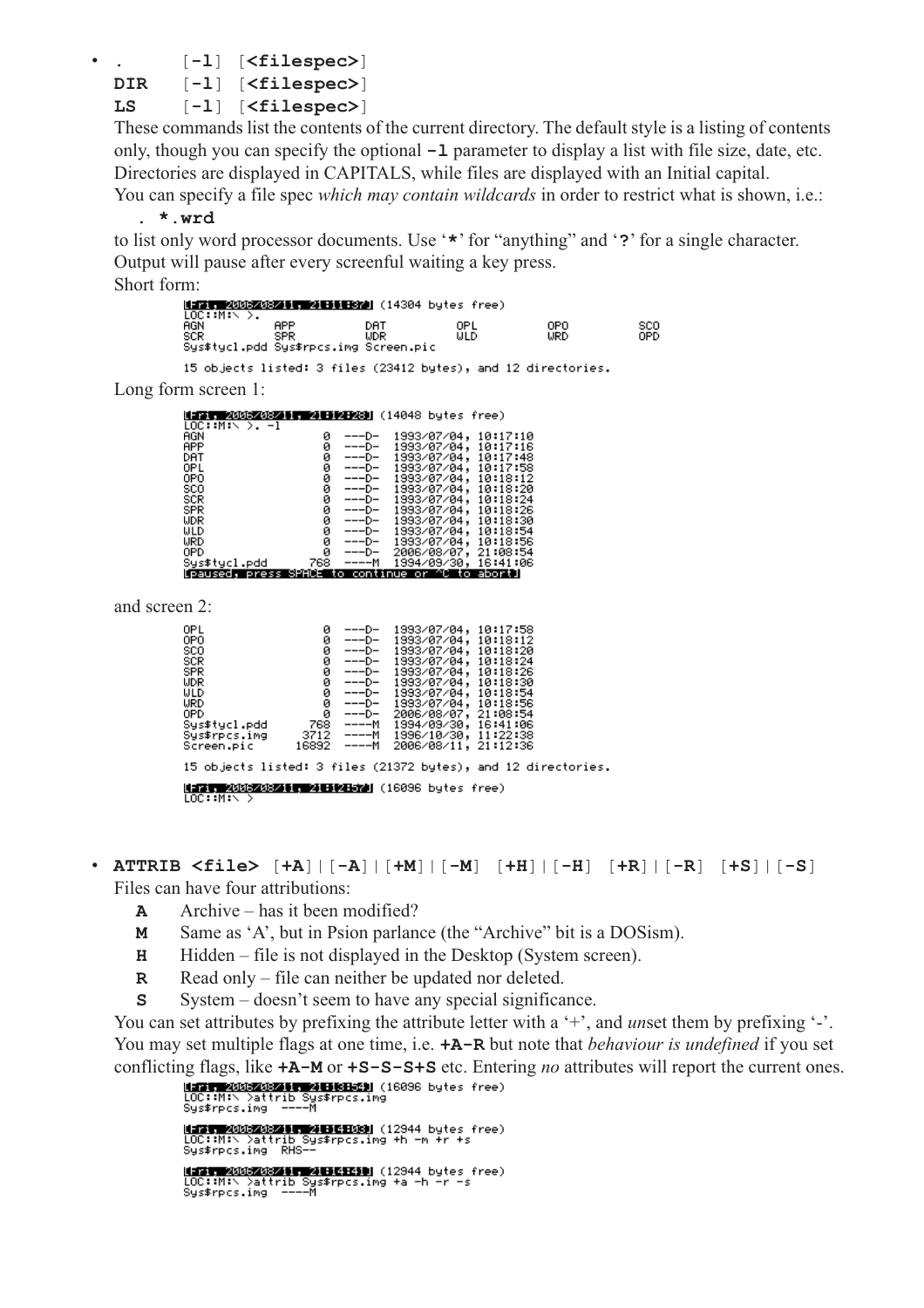#### • **BATT** [**<type>**]

Displays information on the battery/power supply. If you specify the optional 'type' parameter, then you can set how the organiser interprets the battery type:

- 1 alkaline
- 2 NiCad, 600mAh

```
3 – NiCad, 1000mAh (or NiMh?)
4 – NiCad, 500mAh
            HERT 2005/08/11 21155931 (12944 bytes free)
           EIR 2003 2008<br>
LOC::Mix Datt<br>
Battery status:<br>
Battery status:<br>
Main battery status:<br>
Main battery = Low (replace soon, or plug in external adapter)<br>
Currenttworst = Low<br>
Battery type = NiCad (1000 mAh; also use for NiMh
               External supply = Connected<br>Time on ext = 59h, 23m, 21s
            Total consumption = 112 mAh
```
• **CD <dir>**

Change to the directory specified, which may be an absolute path:

CD LOC::M:\APP

or relative:

CD APP (assuming you are currently in the root directory)

You can specify certain locations on the current device as follows:

'**..**' or '^' specifies the parent directory.

'**\**' or '**\$**' specifies the root directory.

You *must* provide these special specifiers on their own', therefore the following is valid:

 $CD \setminus$ 

CD app

but the following is *not* valid:

 $CD \ \langle app$ 

**비교를 2002/02/11, 218151531** (12848 bytes free)<br>LOC::M:\ >cd app MERIT 2003208215 200609080 (12944 bytes free)<br>LOC::M:\APP\ >cd .. 

• **CLS**

Clears the screen.

#### • **COPY <source> <dest>**

This will copy the specified file. Names can be relative or absolute.

```
You will be prompted if the copy would cause a file to be overwritten.
                  MARK 2005208251 MARKED (32368 bytes free)<br>REM::C:\ >cd rickmisc\wwwsite\software\pb2
                  MERI MODEMORIE, MIROTENI (32320 bytes free)<br>REM::C:\RICKMISC\WWWSITE\SOFTWARE\PB2\ >copy bricks.opa loc::m:\app\bricks.opa<br>File copied from "REM::C:\RICKMISC\WWWSITE\SOFTWARE\PB2\bricks.opa"<br>to "loc::m:\app\bricks.opa"
```
• **DEL <filespec>**

**!**

Delete the specified file. You will be prompted before actually deleting. *Note that you cannot use this command to delete directories (use* RmDir *for that).*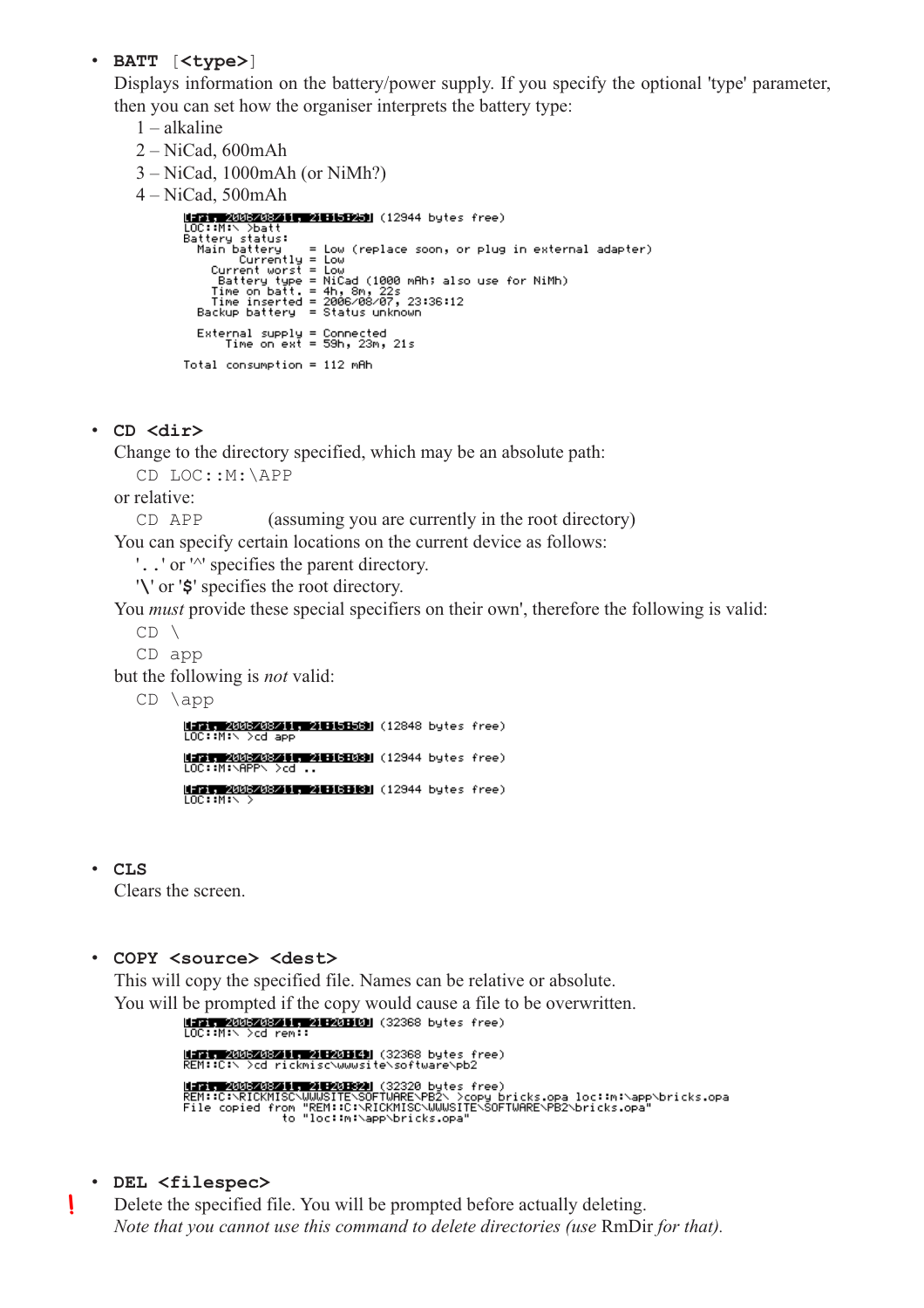#### • **DUMP <filespec>**

This will 'dump' the file specified in hex and ASCII, the layout being familiar to anybody who has used a debugger.

Output will pause awaiting a key press after every screenful.

## Mirit 2005/08/11, 218221681 (12912 bytes free)<br>LOC::M:\AGN\ >dump diary.agn

| <b>иии1и</b><br>иии 20<br><b>ияизи</b><br>ййй 10<br><b>ЙЙЙ5Й</b><br>00060<br>яяя7я<br>00080 : 1E 45 B4 00 01 15 45 6E 56 6F 6C 20 2D 20 46 72<br>00090<br><u> ААААА </u><br><b>ЙЙЙВЙ</b> | н.<br>н.<br>н.<br>н. | <b>ИF 1И</b> |  |  |  |  |  |  |  | 41 67 65 6E 64 61 46 69 6C 65 54 79 70 65 2A 00<br>20 00 00 00 00 00 00 00 00 00 00 00 00<br>: 2A 90 FF 00 54 6F 2D 64 6F 20 6C 69 73 74 00 00<br>00 00 00 00 00 00 E1 0A 68 01 00 54 00 00 1C 02<br>01 02 00 00 00 00 00 00 00 00 00 00 00 1F 10 31 34<br>: 38 04 1A 44 1E 00 00 15 4C 69 7A 7A 69 65 20 4D<br>: 63 47 75 69 72 65 20 28 42 42 43 31 29 0B 50 01<br>: 00 SC 34 01 0E 00 4C 00 00 00 1F 10 31 34 1C 02<br>: 65 6E 63 68 20 63 6F 75 72 73 65 1A 10 34 34 48<br>03 1E 82 96 00 01 10 45 6E 56 6F 6C 20 6C 27 82<br>: 63 72 69 74 75 72 65 20 10 3B 34 2A 03 17 41 3C |  |  |  |  |  |  | <b>00 00</b> |  | : AgendaFileType*.<br>.<br>: *É.To−do list<br>: 8.hT<br><u>: 14</u><br>: 8DLizzie M<br>: cGuire (BBC1).P.<br>: .i4Li4<br>: .ElEnVol – Fr<br>: ench course44H<br>: éûEnVol l'é<br>criture .;4*AK |
|------------------------------------------------------------------------------------------------------------------------------------------------------------------------------------------|----------------------|--------------|--|--|--|--|--|--|--|-------------------------------------------------------------------------------------------------------------------------------------------------------------------------------------------------------------------------------------------------------------------------------------------------------------------------------------------------------------------------------------------------------------------------------------------------------------------------------------------------------------------------------------------------------------------------------------|--|--|--|--|--|--|--------------|--|-------------------------------------------------------------------------------------------------------------------------------------------------------------------------------------------------|
|------------------------------------------------------------------------------------------------------------------------------------------------------------------------------------------|----------------------|--------------|--|--|--|--|--|--|--|-------------------------------------------------------------------------------------------------------------------------------------------------------------------------------------------------------------------------------------------------------------------------------------------------------------------------------------------------------------------------------------------------------------------------------------------------------------------------------------------------------------------------------------------------------------------------------------|--|--|--|--|--|--|--------------|--|-------------------------------------------------------------------------------------------------------------------------------------------------------------------------------------------------|

[paused, press SPACE to continue or ^C to abort]

#### • **EXIT**

#### **QUIT**

Close down *RShell*.

If you think you may need it again later, remember that your organiser multitasks so you can use the application keys underneath the screen to switch to a different task, and come back to *RShell* later...

#### • **INFO <spec>**

If the object specified is a file, this will display information on the file:

File size, attributes, modification time.

If the object specified is parsed as a device (i.e. no " $\langle$ "), this will display device information:

Device type, total/free space, battery status, etc.

```
Info on a file: Info on a device...
  Is System : No<br>Is Modified? Yes<br>Date stamp = 2006/08/10, 00:37:14
```
#### • **KILL <PID>**

This kills off the task specified *without confirming*. It is always better to try to exit a task cleanly... *You are not permitted to kill the system tasks* (or any task with a '\$' in the first part of the task name) because doing so will invariably mess up the functioning of your organiser – consider it like having a car and arbitrarily pulling out the brakes...

 $\epsilon$ 

#### • **MEM**

**!**

| Provides some basic information on your organiser's memory.                                 |                                    |                                                                                                                                                                      |                      |        |  |
|---------------------------------------------------------------------------------------------|------------------------------------|----------------------------------------------------------------------------------------------------------------------------------------------------------------------|----------------------|--------|--|
| MERIT 2006208211, 21 F27 F281 (36672 bytes free)<br>LOC::M:\WRD\ >mem<br>Memory statistics: |                                    |                                                                                                                                                                      |                      |        |  |
| Device                                                                                      | Total                              |                                                                                                                                                                      | Free                 |        |  |
| Installed memory                                                                            | 262144 (256Kb)                     |                                                                                                                                                                      | 34368 (              | 33КЬ). |  |
|                                                                                             | Internal disc 'M:' 139520 ( 136Kb) |                                                                                                                                                                      | 28672 ( 28Kb) dynami |        |  |
|                                                                                             |                                    | Left SSD 'A:' Device is not present or not responding.<br>Right SSD 'B:' Device is not present or not responding.<br>Expansion port 'C:' 131072 (128Kb) 52930 (51Kb) |                      |        |  |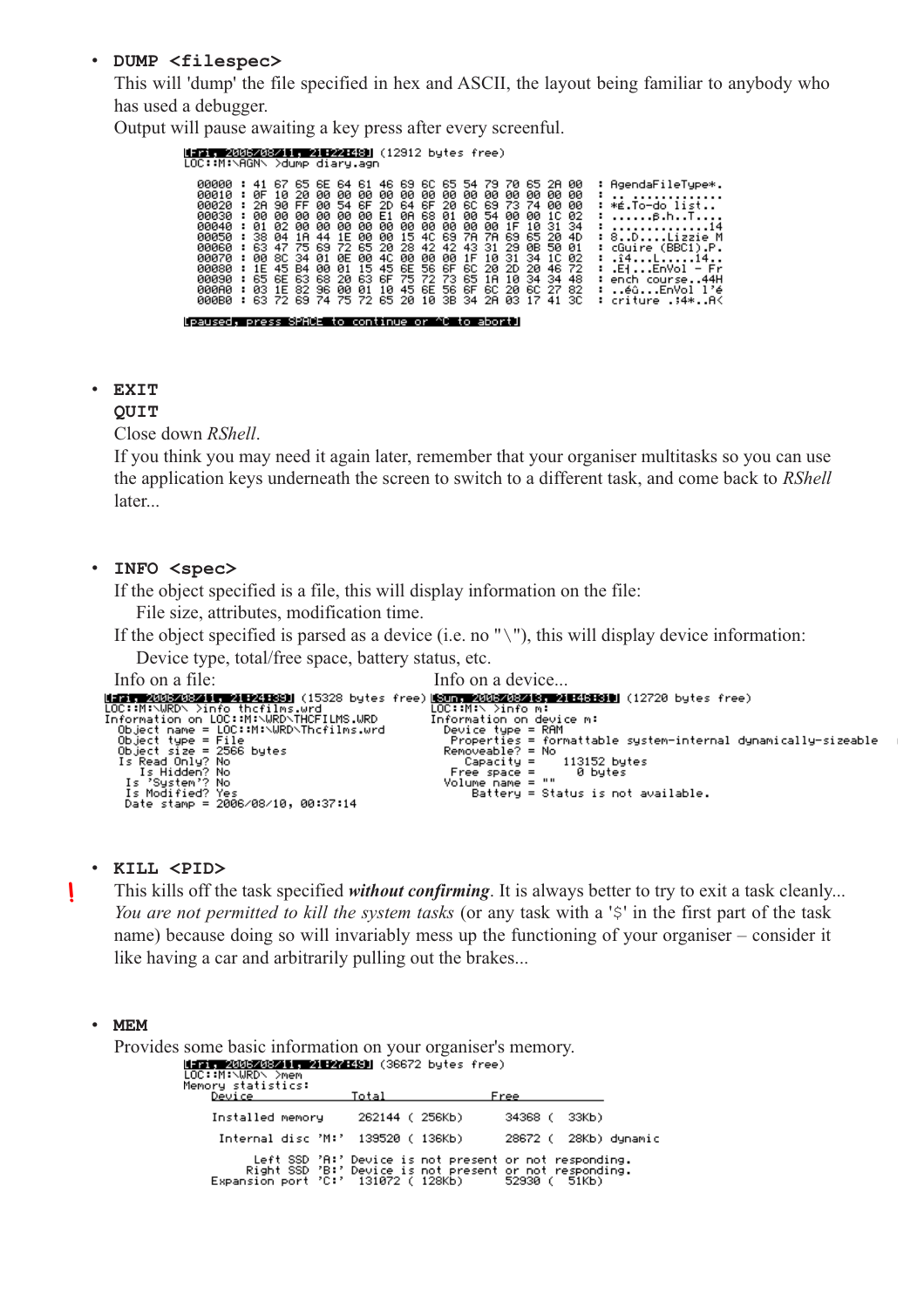#### • **MKDIR <name>**

Makes a new directory. *For an example picture, refer to RmDir.*

#### • **RESUME <PID>**

**!**

**!**

**!**

Resumes a task (presumably marked as SUSPENDed) *without confirming*.

#### • **RMDIR <spec>**

Removes the specified directory.

*You cannot delete directories which contain files, delete the files first.*<br>**LOC::M:\WRD\** >mkdir mystuff (13520 bytes free) [FFIT 2006208211, 21 F28 E89] (13520 bytes free) Thefilms.wrd Vampire.wrd Mirbrisé.wrd Bugs.wrd Ideas.wrd **MYSTUFF** 11 objects listed: 10 files (34091 bytes), and 1 directory. Mary, 2001-2002: 11 2012: 1891<br>LOC::M:\WRD\ >rmdir mystuff<br>NOTE – you cannot remove a directory until it is empty.<br>Remove directory "LOC::M:\WRD\mystuff", sure? (y/N) Yes<br>Directory removed.

#### • **SUSPEND <PID>**

Suspends a task *without confirming*. This command follows the same rules as KILL. Note that many tasks are *normally* in a suspended state due to the efficient multitasking.

#### • **TASKS**

This lists the tasks running on your organiser, and displays information on them.

| [Fri, 2006/08/11, 21:23:48] (13776 bytes free) |  |  |  |
|------------------------------------------------|--|--|--|
| LOC::M:\ >tasks                                |  |  |  |

| 1 : SYS\$NULL.\$01  | 1138  | [8472] | suspended  | RAM<br>code | Inactive |
|---------------------|-------|--------|------------|-------------|----------|
| 2 : SYS\$MANG.\$02  | 1200  | E&4B01 | suspended  | RAM code    | Inactive |
| 3 : SYS\$FSRV.\$03  | 1262  | [&4EE] | suspended  | RAM code    | Inactive |
| 4 : SYS\$WSRV.\$04  | 1324  | E&52CJ | waiting[S] | RAM code    | Inactive |
| 5 : SYS\$SHLL.\$05  | 1386  | E&56A1 | waiting[S] | RAM code    | Inactive |
| 6 : TIME.\$06       | 1448  | [&5A8] | ready      | ROM code    | Active   |
| 7 : LINK.\$07       | 21990 | [85E6] | ready and  | ROM code    | Inactive |
| 8 : SYS\$NCP.\$08   | 17956 | [8624] | suspended  | RAM code    | Inactive |
| 9 : SYS\$RFSV.\$09  | 22114 | [8662] | waiting[S] | RAM code    | Inactive |
| 10 : SYS\$RPCS.\$10 | 30368 | [86A0] | waiting[S] | RAM code    | Inactive |
| 11 : RSHELL.\$11    | 22238 | [&6DE] | suspended  | RAM code    | Inactive |

On the left is the process name.

This is followed by the PID (Program ID) that you should use to refer to the task during SUSPEND, RESUME, or KILL.

The following number, in hex, is the address of the task information block.

This is followed by the state of the task: *suspended*, *waiting*, or *ready*.

This is followed by whether the application is executing code in RAM or ROM.

Finally, if the application is *active* or *inactive*.

Due to the efficient multitasking, you may well find that many tasks (except "*Time*") are inactive and most likely suspended... including *RShell* itself.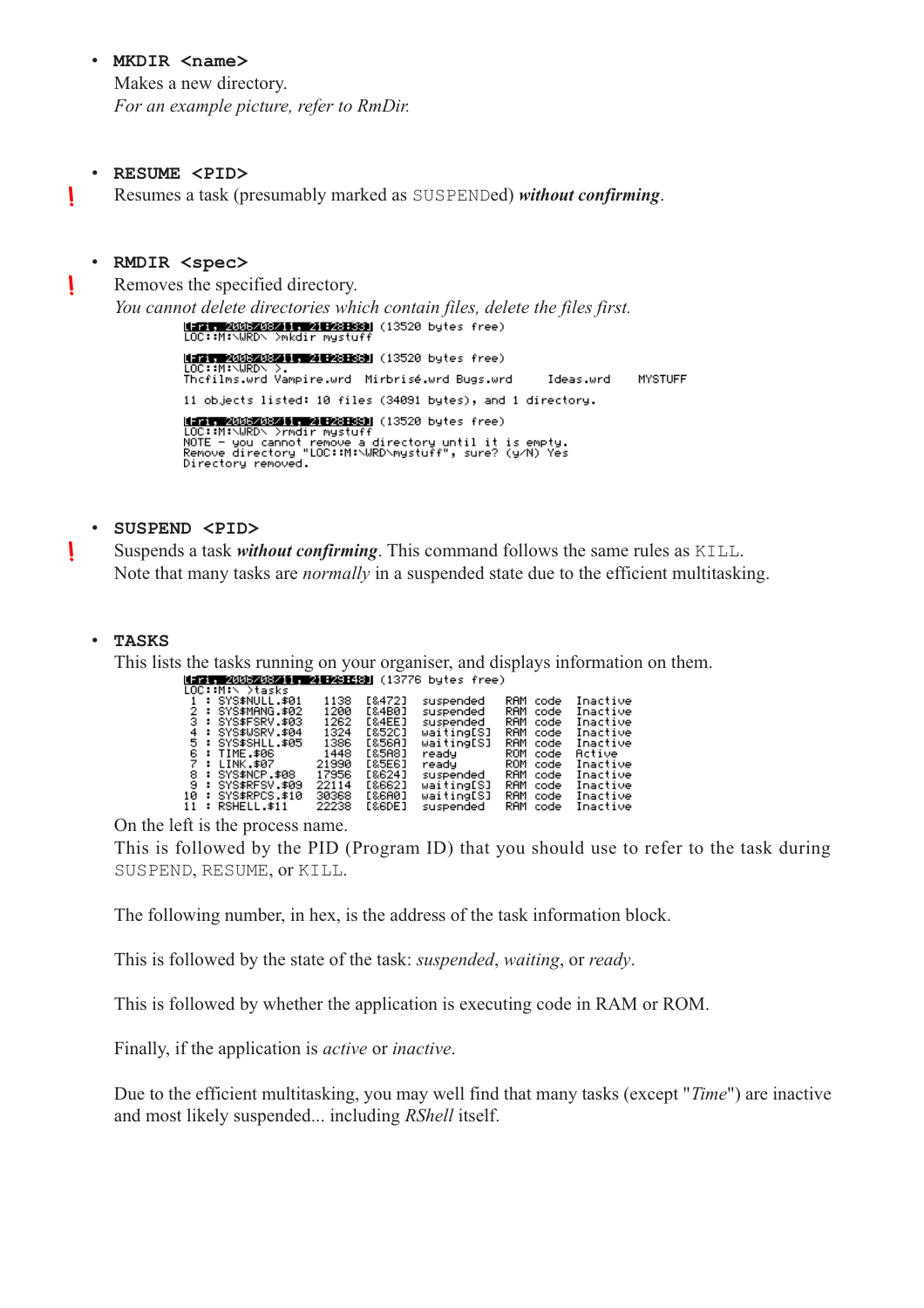#### • **TYPE <filespec>**

This will display the file specified as ASCII text. Unlike some programs (namely the other *Shell*!) it will filter control codes so typing an OPA won't cause your organiser to freak out. Output will pause awaiting a key press after every screenful.

| LOC::M:\WRD\ >type thofilms.wrd                  |  |  |                                                                                                                                                                                                                                   |  |
|--------------------------------------------------|--|--|-----------------------------------------------------------------------------------------------------------------------------------------------------------------------------------------------------------------------------------|--|
| PSIONWPDATAFILE0000000000000000000               |  |  |                                                                                                                                                                                                                                   |  |
|                                                  |  |  |                                                                                                                                                                                                                                   |  |
|                                                  |  |  | line. BBBold. IIItalic.                                                                                                                                                                                                           |  |
|                                                  |  |  | EESuperscript.    SSSubscript.        .LOVER'S LANE<br>$7\angle 10$ .We start out with a young girl accompanying her father to the scene of a c<br>rime – the murder of her mother and her mother's loverSkip forward several yea |  |
| [paused, press SPACE to continue or ^C to abort] |  |  | rs, the girl is a teenager. The psycho killer breaks out from prison and it look.                                                                                                                                                 |  |
|                                                  |  |  |                                                                                                                                                                                                                                   |  |

#### • **VER**

Displays the OS and ROM versions.

MERIT 200320325 WARSERSH (13776 bytes free)<br>LOC::M:\WRD\ >ver LOC::Mi\URD\ >ver<br>OS version = 3.55 (final)<br>RSM version = 1.30 (final)<br>RShell vers = 0.01 (2006/08/11)

#### • **VIEW <filespec>**

This will display the specified bitmap file, i.e. one with a "*.pic*" extension. The following assumptions are made:

Image #1 in the file is the black plane, and image #2 is the grey plane.

There is no requirement for the grey plane to exist.

These assumptions are valid for most created or extracted software icons (usually placed in \OPD), as well as for the "*Screen.pic*" file.

If you view a *.pic* file that is a sequence of single-colour pictures, things may look a bit peculiar. You cannot view other images within the *.pic* file.

*This may fail on machines with low memory. RShell* does not normally use the grey plane. It is switched on prior to viewing a picture. If there is insufficient memory, you cannot view pictures, and a "No system memory" message will briefly appear at the bottom-right of the screen.

Output will pause awaiting a key press after displaying the picture.



#### **Press SPACE to continue**

In comparison with the existing *Shell*, I have tried to avoid doing things that software built into the organiser can do perfectly well already. For example, there is no command to play sound files as "Record" can record and play perfectly well.

Here on the right, you can see *RShell* installed on the Desktop...